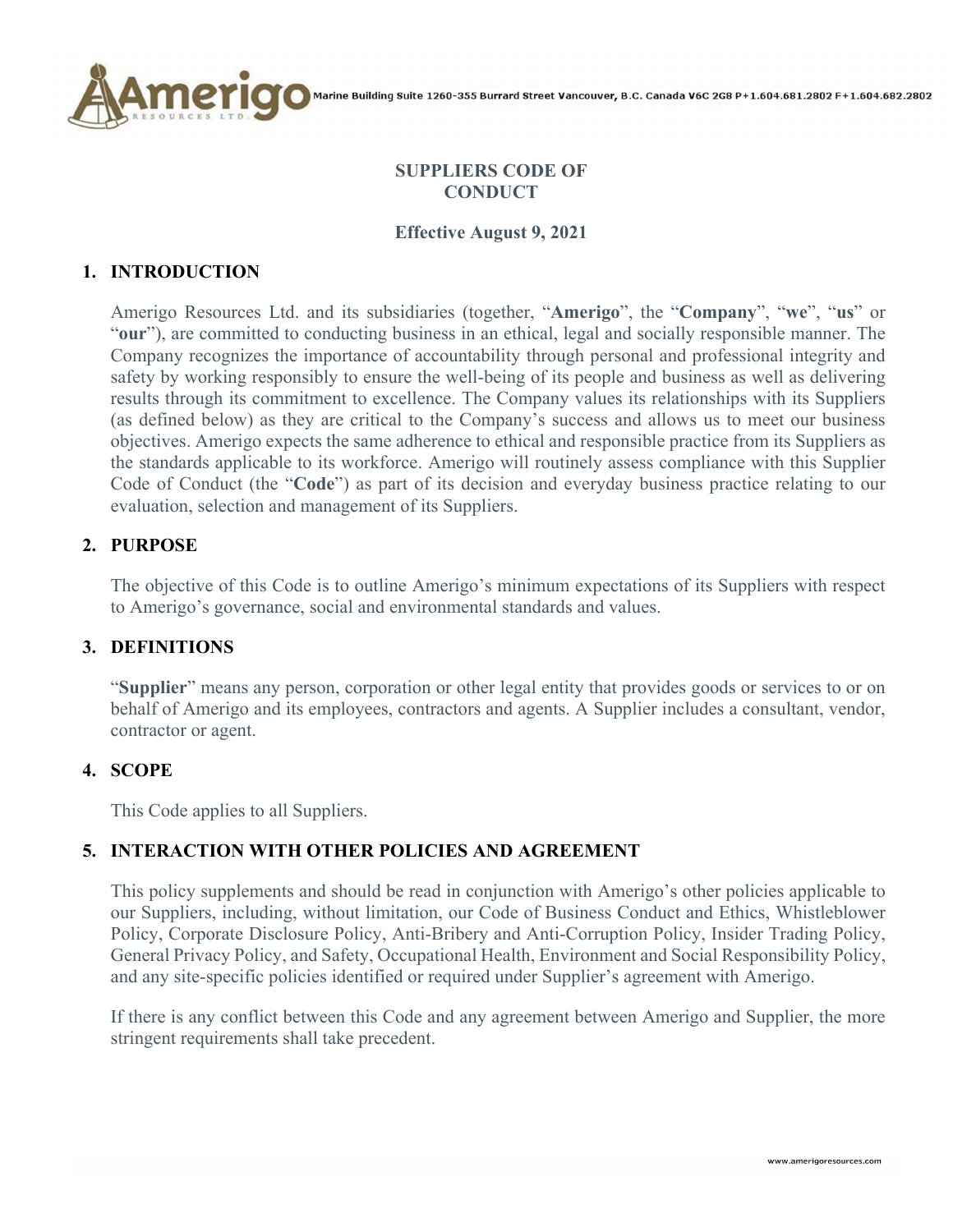

Suppliers are required to, at a minimum, comply with the following business ethics conditions to become and remain a Supplier of Amerigo.

## **6.1 Compliance with Laws and Industry Standards**

Suppliers must comply with the laws, regulations, codes and other regulations and governmental requirements in their jurisdictions in which they operate and in those jurisdictions in which they conduct business with or for Amerigo. If laws in certain jurisdictions are less stringent than the standards set out in this Code, Suppliers must, at a minimum, comply with this Code. Conversely, if local laws and regulations are more stringent than this Code, Suppliers must comply with such local laws and regulations.

Suppliers must also comply with the applicable industry and international standards relating to the sourcing of goods and the performance of services.

## **6.2 Code of Business Conduct and Ethics**

Suppliers are expected to adhere to the principles set forth in Amerigo's Code of Business Ethics and Conduct and its supporting policies as noted in Section 5 of this Code.

### **6.3 Confidentiality**

Amerigo's records, reports, processes, plans, maps, methods and apparatus and any other data which are not in the public domain are considered confidential. Suppliers are strictly prohibited from disclosing such confidential information without prior and written authorization from Amerigo.

Where applicable, Suppliers must adhere to Amerigo's Insider Trading Policy when and if Suppliers obtain or have knowledge of Inside Information (as defined in the Insider Trading Policy) in connection with the work performed for Amerigo.

### **6.4 Anti-Corruption and Anti-Bribery**

Suppliers must comply with all applicable anti-corruption laws and must adhere to Amerigo's Anti-Bribery and Anti-Corruption Policy. Suppliers must not accept, ask for, engage in, make, offer, promise, or authorize anything of value including payments, lavish gifts and entertainment or favours to government officials for the purposes of influencing the government official's decisions or conduct with respect to the goods or services the Supplier is providing to Amerigo. Suppliers shall maintain books and records that are full, fair and accurate and understandable to reflect all transactions and other similar information. In addition, Suppliers are expected to report any suspected violations of anti-bribery and anti-corruption duties and standards through the process set forth in the Whistleblower Policy.

Suppliers must also comply with all applicable anticorruption laws, including the Canadian *Corruption of Foreign Public Officials Act* and local laws in Chile and in the other jurisdictions in which they operate. Where there are variations in the applicable laws, Suppliers must comply with the strictest requirement. Suppliers must also inform Amerigo if any of their directors, officers, shareholders or senior managers are "government officials" for purposes of anti-corruption laws.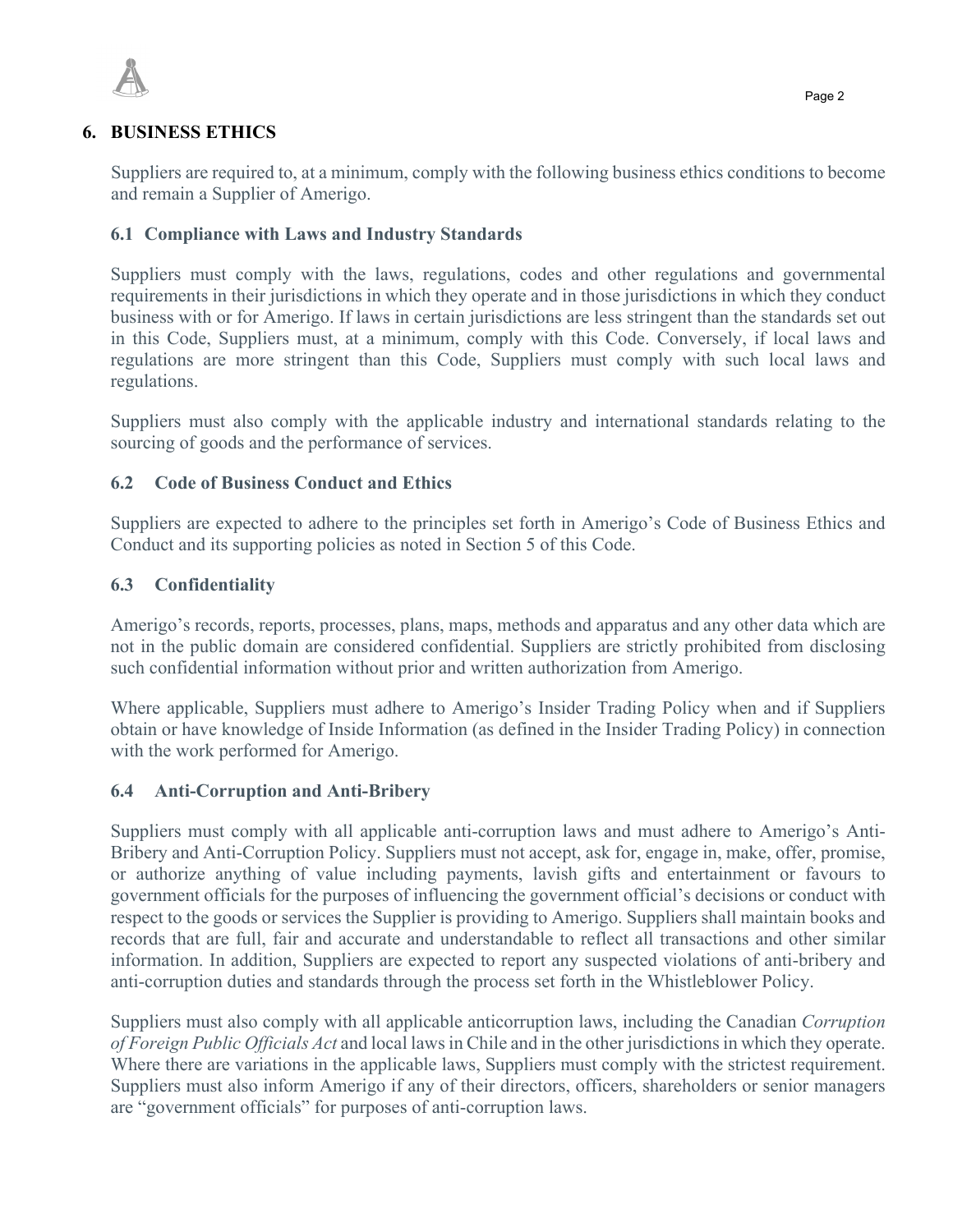



### **6.5 Antitrust**

Suppliers must not engage in any collusive bidding, price fixing or other unfair trade practices and will comply with all applicable competition/antitrust laws and other laws intended to promote free and fair competition.

## **6.6 Discrimination**

Suppliers must not discriminate on the basis of race, colour, religion, nationality, gender, ethnicity, age, marital status, creed, sexual orientation, political beliefs, pregnancy, disability or other basis prohibited by law.

## **6.7 Conflicts of Interest**

Suppliers must avoid any conflict of interest and should immediately disclose to Amerigo if they perceive a potential conflict of interest so that appropriate action can be taken to mitigate potential risks. Suppliers may disclose this information to its Amerigo representative or to  $\frac{ad(\hat{a})$  amerigoresources.com.

# **7. PEOPLE AND ENVIRONMENT**

Amerigo is committed to the protection of the environment and human rights of all individuals impacted by our operations. Suppliers must meet or exceed all health and safety laws and practices as it relates to the health and safety of their employees, suppliers, customers and the communities in which they operate in or might be affected as a result of their business activities.

## **7.1 Human Rights**

Amerigo is dedicated to respecting the human rights of all individuals impacted by our operations, including employees, suppliers, the communities in which the Company operates in and other external stakeholders.

Amerigo promotes a work environment in which individuals are treated with respect, provided equal opportunity based on merit and kept free of all forms of discrimination. Amerigo expects its Suppliers to share this commitment and to ensure that they have appropriate policies and procedures in place to protect human rights and avoid any human rights abuses. Suppliers must uphold the highest regard for human rights and treat their employees and contractors with dignity and respect. Amerigo strictly prohibits any form of forced or child labour. Furthermore, Amerigo expects its Suppliers to respect and protect workers' rights, including rights to safe working conditions, fair compensation and working hours, freedom of association, equal opportunity, freedom from discrimination, and collective bargaining.

## **7.2 Prohibited Substances**

Amerigo has a "zero tolerance" policy for illegal drug use, consumption of alcohol or other substance abuse which affects performance. Any employee, contractor or agent of Supplier in possession of alcohol or non- prescription, performance altering drugs, including any narcotic will be removed from site immediately and the Supplier's contract may be terminated.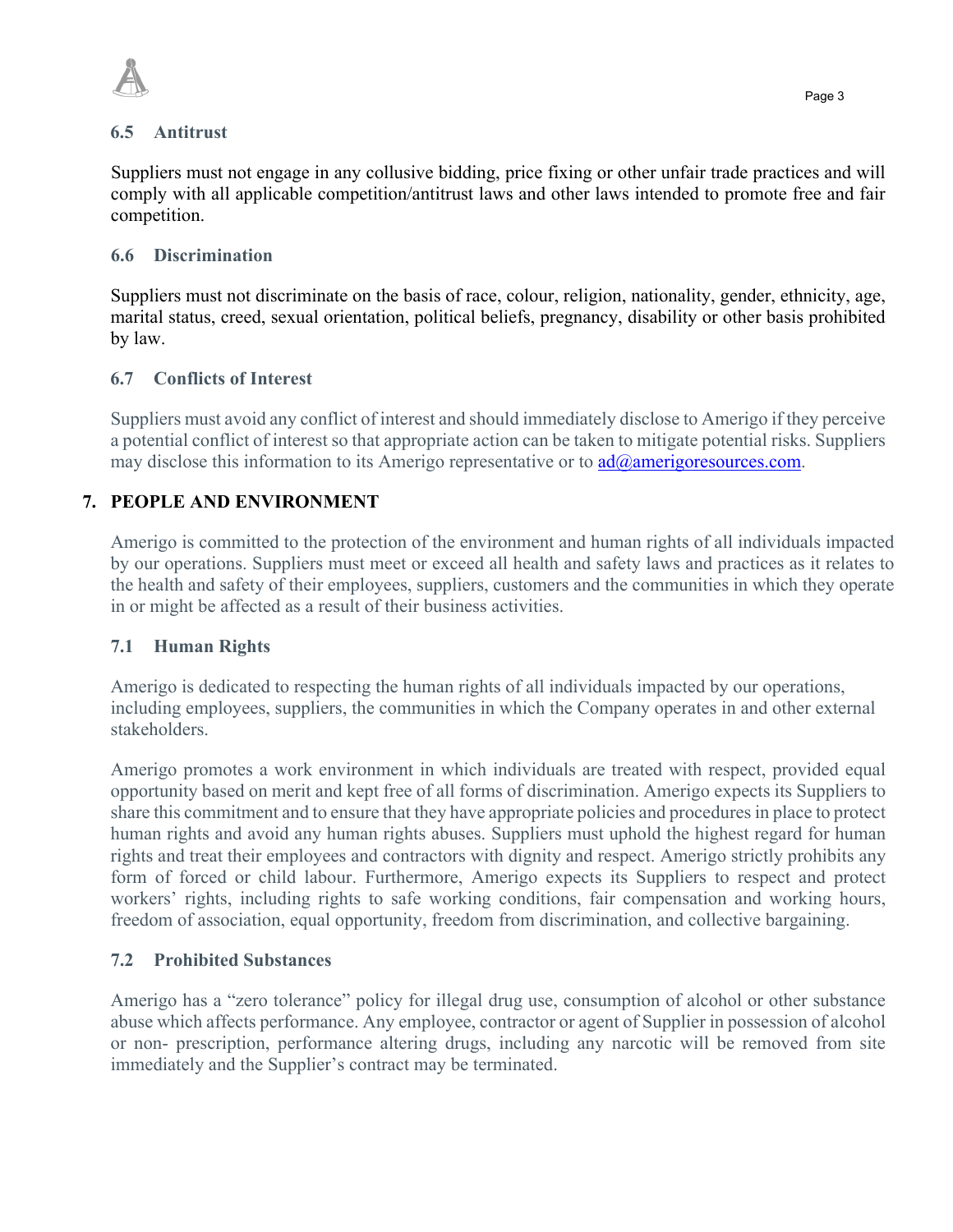

### **7.3 Safety, Occupational Health, Environment and Social Responsibility**

Amerigo's Safety, Occupational Health, Environment and Social Responsibility Policy affirms the Company's commitment to safeguarding the health and safety of its people as well as prioritizing environmental protection and sustainability. Amerigo expects all Suppliers to have rigorous practices and procedures designed to promote the health and safety of their employees, suppliers, contractors, customers and communities who may be affected as a result of their business practices. In addition to this, Amerigo expects that Suppliers must meet or exceed all environmental laws in the jurisdictions in which they operate and should have robust environmental controls in place to actively mitigate any potential environmental risks due to their operations. Suppliers must also adhere to all Amerigo sitespecific health, safety and environmental policies and procedures.

### **8. SUBCONTRACTORS**

Unless expressly agreed to otherwise in a written agreement between Supplier and Amerigo, Suppliers must not use subcontractors in the performance of work for Amerigo without the prior written consent from Amerigo. Suppliers must ensure that all approved subcontractors also agree to comply with this Code.

### **9. AUDITS**

Suppliers may be subjected to audits by Amerigo or a third party designated by Amerigo on an ad hoc basis to ensure compliance with all applicable laws and standards as well as this Code. Audits may include the requisition of documentary evidence or may involve a visit of Supplier's facility where good or services are manufactured or performed. Failure of Supplier to cooperate with Amerigo or its designated third party may result in termination of a contract.

#### **10. REPORTING**

If a Supplier believes a violation of this Code or other Amerigo's policy has occurred or is occurring, Suppliers may either make a report by using the whistleblower process outlined in the Whistleblower Policy, or report Supplier's concerns directly to its Amerigo representative or to  $ad@amerigoresources.com$ . Any Supplier making such a report is to be free from any concern about retaliatory consequences. Supplier shall fully cooperate to any investigation into an alleged violation of this Code by Supplier or any other person.

#### **11. FAILURE TO COMPLY**

Suppliers are accountable for compliance with this Code. Amerigo may at any time require Suppliers to certify and acknowledge receipt and understanding of this Code.

Non-compliance with this Code may result in Amerigo working with Supplier to implement mutually agreed corrective and prompt actions. If Supplier is unwilling to correct its non-compliance or in Amerigo's discretion Amerigo considers a violation to be materially offside with Amerigo's values, such non-compliance may result in termination of a contract without notice. Non-compliance with this Code may also result in such other measures that are available at law.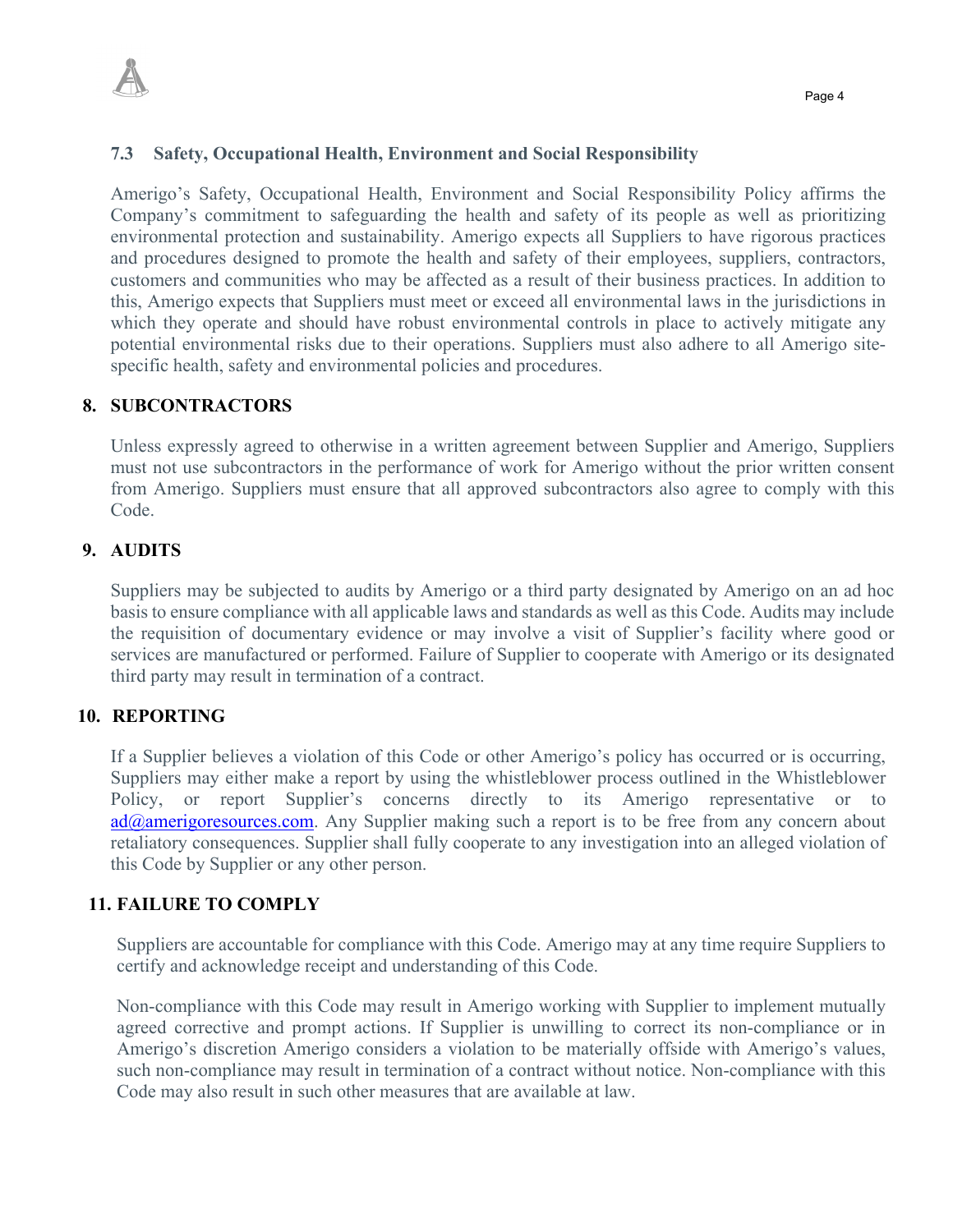

Amerigo may from time to time, provide training or information to Suppliers in connection with conformance of this Code prior to or during the supply of goods or the performance of services for Amerigo.

## **12. AMENDMENT**

Amerigo may amend this Code at any time in its discretion.

This Code has been translated into Spanish. In the event of any discrepancy between the original English version and the Spanish translation, the English version will prevail.

## **13. QUESTIONS**

If Suppliers have any questions or require any further information concerning this Code, please contact your Amerigo representative or to  $\text{ad}(\widehat{\omega}$ amerigoresources.com.